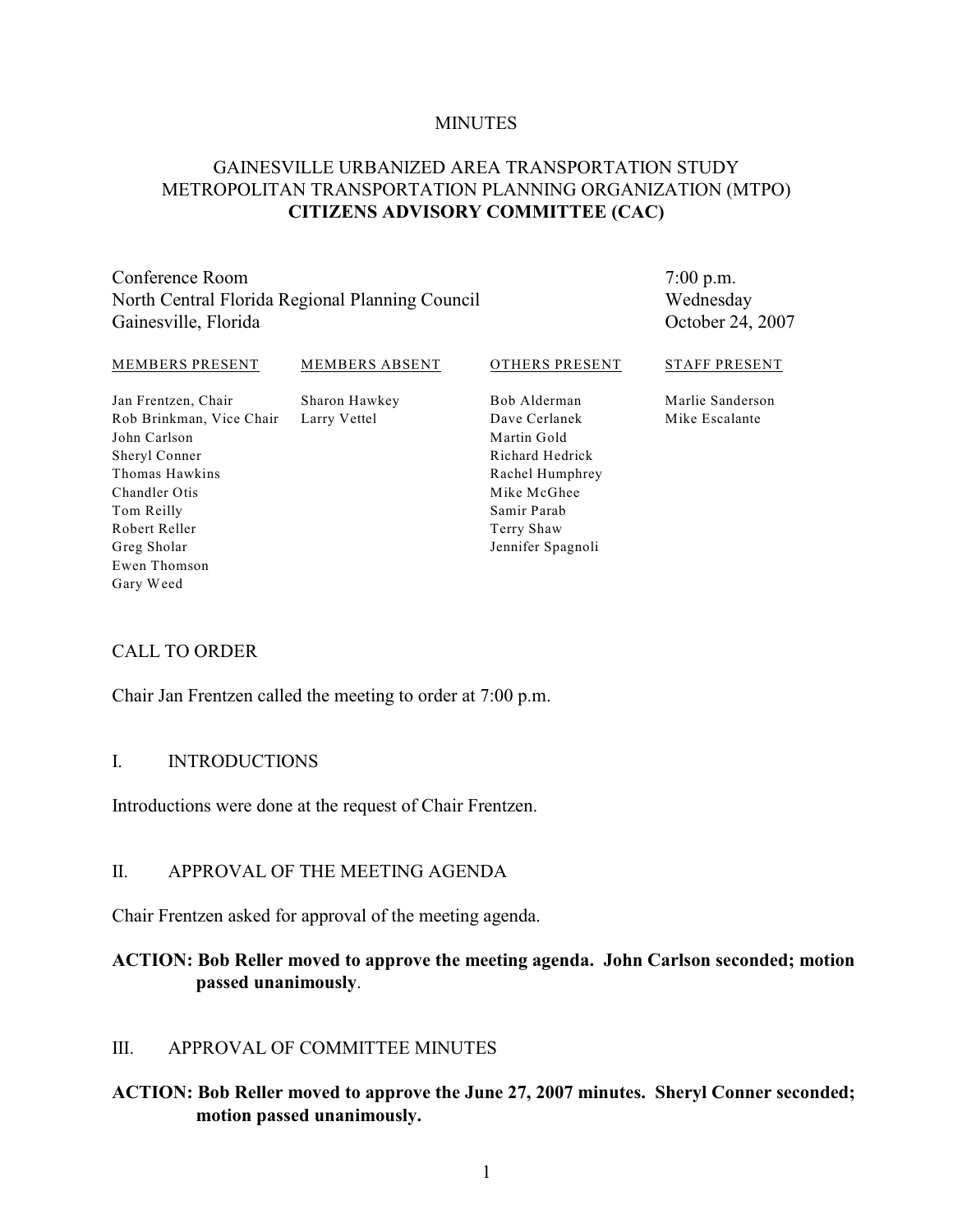### IV. CHAIRMAN'S REPORT

Mr. Marlie Sanderson, MTPO Director of Transportation Planning, announced that the next MTPO meeting is scheduled for December  $13<sup>th</sup>$  at 6:00 p.m. in the Jack Durrance Auditorium. He said that the CAC's next meeting is scheduled for November  $28<sup>th</sup>$ .

#### V. AIRPORT ACCESS ROAD

Mr. Sanderson stated that Airport Access Road Conceptual Design Plans have been submitted to the Design Team for review and comment.

Ms. Rachel Humphrey, RW Armstrong Senior Engineer, discussed the Airport Access Road Conceptual Design Plans and answered questions

### **ACTION: Bob Reller moved to recommend that the MTPO approve the Gainesville Regional Airport Entrance Road Conceptual Design Plan John Carlson seconded.**

## **FRIENDLY**

**AMENDMENT: Ewen Thomson moved to add replacing the sidewalks with at least an 8-foot offroad bicycle/pedestrian trail on one side of the road.**

#### **ACTION AS AMENDED:**

**Bob Reller moved to recommend that the MTPO approve the Gainesville Regional Airport Entrance Road Conceptual Design Plan replacing the sidewalks with at least an 8-foot offroad bicycle/pedestrian trail on one side of the road. John Carlson seconded; motion passed unanimously.**

VII. MAIN STREET 60 PERCENT DESIGN PLAN- N  $8^{TH}$  AVENUE TO N  $23^{RD}$  AVENUE

Mr. Sanderson stated that Alachua County Public Works Department requested that the MTPO Advisory Committees review and comment on the Main Street 60 Percent Design Plans. He discussed the Design Team and MTPO staff recommendations and answered questions.

Ms. Jennifer Spagnoli, Alachua County Traffic Engineer, and Mr. Dave Cerlanek, Alachua County Assistant Public Works Director, discussed the Main Street 60 Percent Design Plans and answered questions.

#### **ACTION: Bob Reller moved to recommend that the Alachua County Commission approve the Main Street 60 Percent Design Plans with the following additional comments to:**

**1. relocate the post office entrance to align with**  $N 14<sup>th</sup>$  **Avenue;**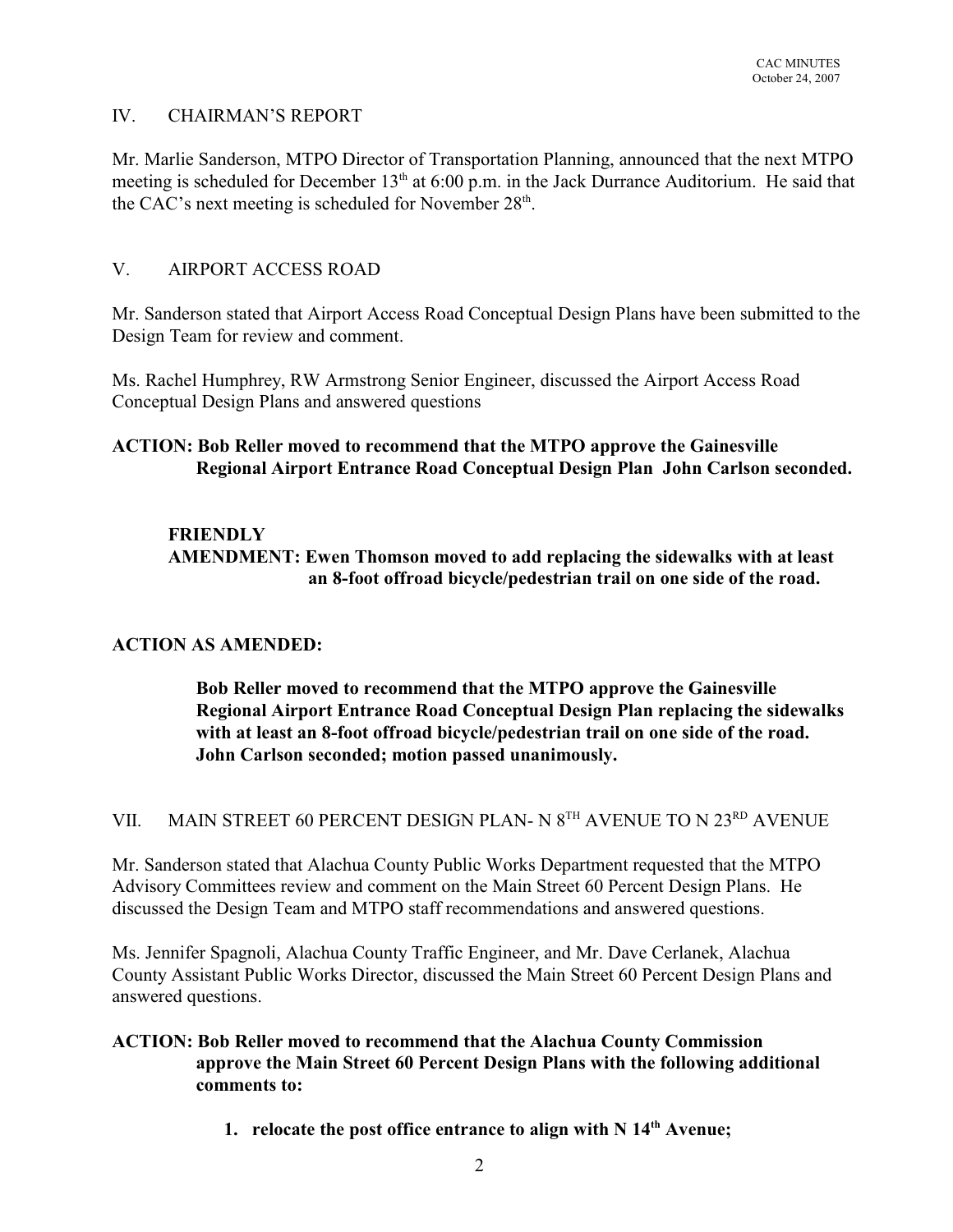- **2. reaffirm desire for hardscape behind the sidewalk on the east side of Main Street between N 8<sup>th</sup> Avenue to the north Good Year lot line; and**
- **3. explore the cost of incorporating tree wells (unit cost per tree well) within the proposed hardscaped area.**

## **Sheryl Conner seconded; motion passed 9 to 2.**

## VII. SW 62<sup>ND</sup> BOULEVARD CONNECTOR STUDY

Mr. Bob Reller, CAC member, declared a conflict of interest (see Exhibit 1).

Mr. Sanderson stated that the Alachua County consultant for the SW 62<sup>nd</sup> Boulevard Connector Study project has submitted 4-lane corridor alignments for review and comment.

Mr. Terri Shaw, HNTB Project Manager, discussed the SW  $62<sup>nd</sup>$  Boulevard Connector Study alignment alternatives and evaluation criteria and answered questions.

# **ACTION: Rob Brinkman moved to recommend that the MTPO approve:**

- **1. for testing as two general purpose lanes, four general purpose lanes and two general purpose lanes plus two dedicated transit lanes;**
	- **A. the four 4-lane alignment alternatives;**
	- **B. a fifth alternative consisting of Alternative 3 with following additional two-lane facilities:**
		- **i. SW** 62<sup>nd</sup> Boulevard extended south to SW 24<sup>th</sup> Avenue:
		- **ii SW 24<sup>th</sup> Avenue extended west to the SW**  $62^{nd}$  **extension; and**
		- iii. SW 40<sup>th</sup> Boulevard extended north to connect to SW 62<sup>nd</sup> Boulevard extension at the SW 24<sup>th</sup> Avenue extension;
	- **C. a sixth alternative consisting of Alternative 1 including the** substitution of SW 37<sup>th</sup> Boulevard connection to Archer Road for **SW** 40<sup>th</sup> Boulevard: and
	- **D. a seventh alternative consisting of Alternative 2 including the** substitution of SW 37<sup>th</sup> Boulevard connection to Archer Road for **SW** 40<sup>th</sup> Boulevard: and
- 2. **that testing include the SW 40<sup>th</sup> Boulevard extension south of Archer Road.**

**Gary Weed seconded; motion passed 10 to 0 with one abstention.**